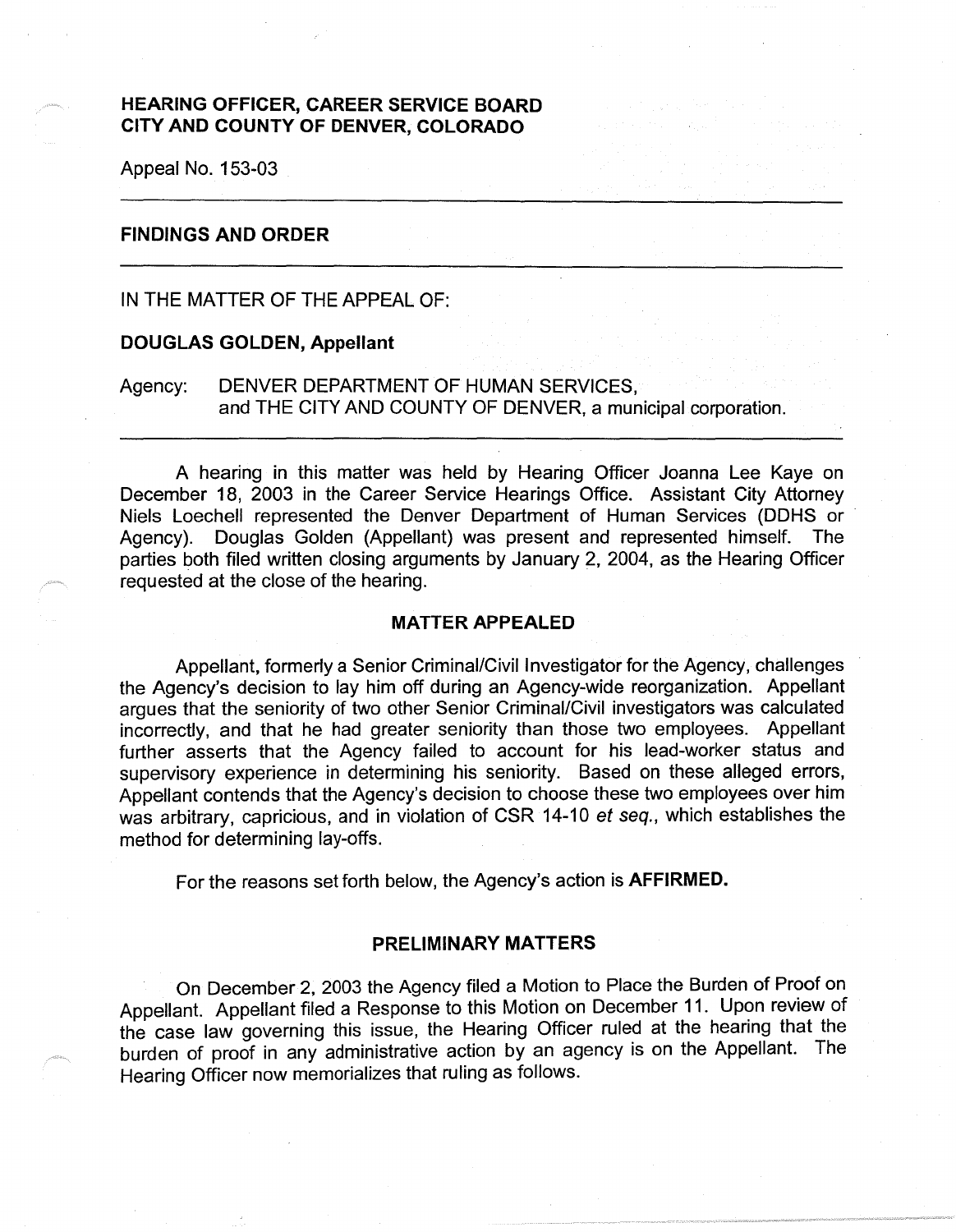While an employee has a property interest to continued employment, this interest does not create any legitimate expectation that a given position will never be abolished. Velasquez v. Dept. of Higher Education, P. 3d , WL 22097754 (Colo. App. 2003). Although in disciplinary actions the burden of proof is on the Agency to show cause for an action against an employee, the abolishment of a given position is an administrative action not specific to an employee's conduct or performance. Id. There is . a presumption of "validity and regularity" in administrative actions. See, Garner v. Colo. State Dept. of Personnel, 835 P.2d 527 (Colo. App. 1992).

The "proponent of an order" is the person who brings the action in question. See, Velasquez, above. The proponent of a challenge to an administrative action (Appellant in this case) therefore bears the burden to prove the administrative action was not valid or regular. Garner, above; see, Dept. of Institutions v. Kinchen, 886 P.2d 700 (Colo. 1994). The proponent must prove by a preponderance of the evidence that the Agency's action was arbitrary or capricious, or contrary to rule or law. (See, Renteria v. Colo. State Dept. of Personnel, 811 P.2d 797 (Colo. 1991.)

In Lawley v. Dept. of Higher Education, 36 P.3d 1239 (Colo. 2001), the Colorado Supreme Court specifically restated that the arbitrary or capricious exercise of discretion by an administrative agency can arise in only three ways:

"(a) By neglecting or refusing to use reasonable diligence and care to procure such evidence as it is by law authorized to consider in exercising the discretion vested in it. (b) By failing to give candid and honest consideration of evidence before it on which it is authorized to act in exercising its discretion. (c) By exercising its discretion in such manner after a consideration of evidence before it as clearly to indicate that its action is based on conclusions from the evidence such that reasonable [persons] fairly and honestly considering the evidence must reach contrary conclusions."

Lawley, above at pp. 37-38, quoting Van DeVeght v. Board of County Comm'rs, 98 Colo. 161, 55 P.2d 703 (1936).

For these reasons, the burden of proof is on Appellant to show by a preponderance of the evidence that the Agency's action was arbitrary or capricious in one of the three ways set forth above in Lawley, or that it was contrary to rule or law.

### **ISSUES**

- 1. Whether the Agency accurately calculated the seniority of two employees deemed to have greater seniority than Appellant.
- 2. Whether the Agency's action was arbitrary, capricious, or contrary to rule or law.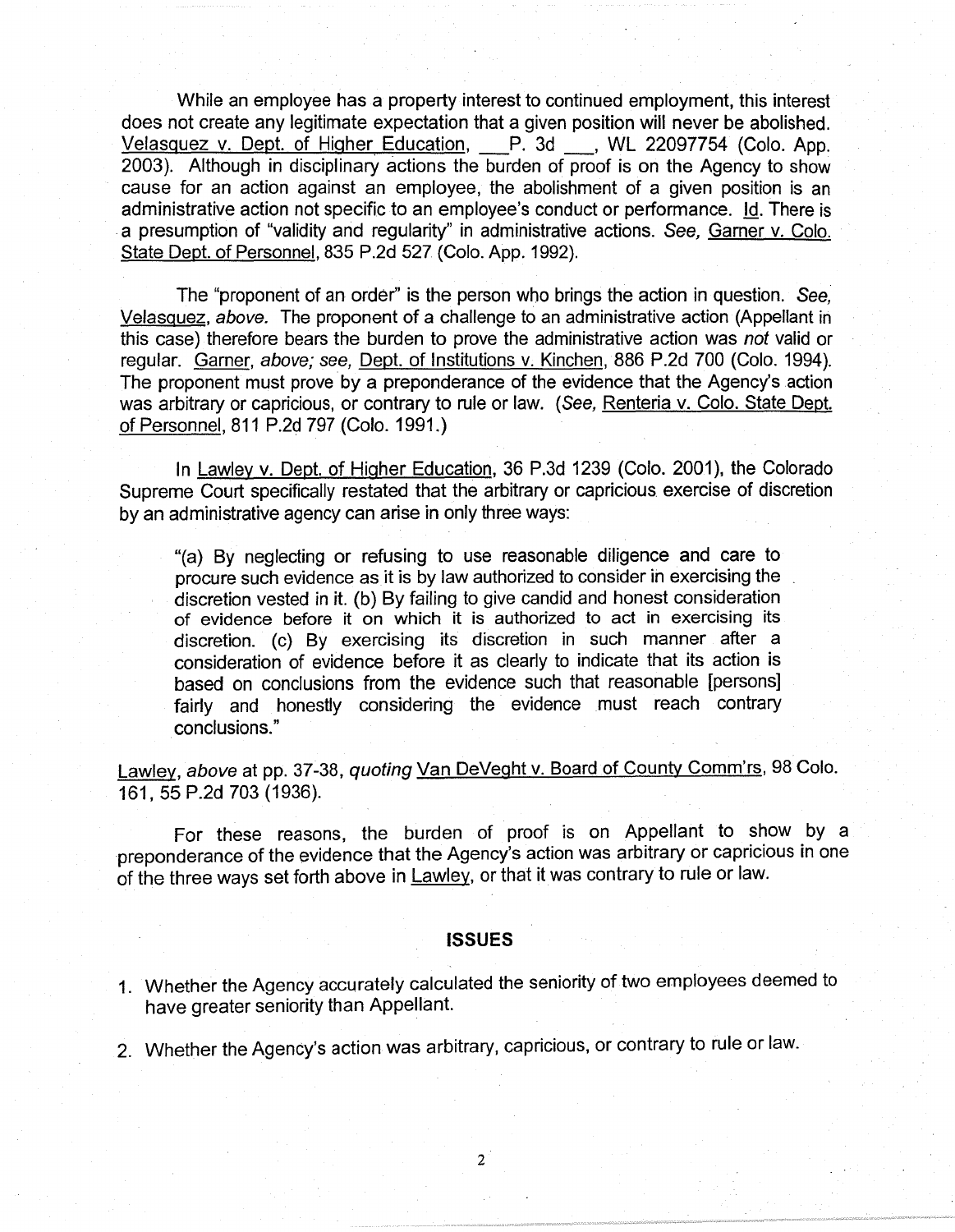## **FINDINGS OF FACT**

Based on the evidence presented at the hearing, the Hearing Officer finds the following to be fact:

- 1. A statewide budget crisis beginning in 2001 forced the Agency to undertake a major reorganization in 2003. 160 positions were included in the reorganization unit. 125 positions were eliminated, 33 of which were filled by employees (the remaining positions being vacant). The remaining 35 employees were subject to bumping by the 33 employees slated for lay-off.
- 2. Appellant was one of three Senior Civil/Criminal Investigators in the Investigations Unit at the time of the lay-offs. The other two were James Steadman (Steadman) and Harry Spikes (Spikes). The reorganization reduced the Investigations Unit from nineteen positions to seven. Only two of the original three Senior Civil/Criminal Investigator positions remained.
- 3. The unit's supervisory position was also eliminated. Supervisor Ivan Rodriguez (Rodriguez), a twenty-nine year veteran of the Agency at the time of the lay-offs, bumped into one of the two remaining Senior Civil/Criminal Investigator positions. It then became necessary for the Agency to determine which one of the three Senior Civil/Criminal Investigators had the greatest seniority to fill the single remaining position.
- 4. Under the CSA system, seniority is based on length of continuous service, with a permissive option in CSR 14-44 c) to place employees with greater "proficiency" above employees with greater length of service in determining the order of lay-off. The Agency elected not to use this option and instead used length of service only, viewing it as the most objective criterion.

# I. **Appellant's history of service.**

- 5. Appellant was hired as a County Social Services Investigator (CSSI) II in June of 1988. He was promoted to the position of CSSI Ill in 1992.
- 6. Rodriguez was then the Lead Worker of the Investigations Unit, classified as CSSI IV. In 1996 Rodriguez was promoted to the position of Supervisor, leaving the CSSI IV Lead Worker position vacant. Appellant filled the vacancy and thereafter was second in command in the Investigations Unit. In this position, Appellant acted as supervisor in Rodriguez' absence, and had many supervisory duties including policy development, training, assigning work and reviewing work product.
- 7. From October 1998 through the end of the year in 1999, Rodriguez was temporarily assigned to another position. Appellant was in charge of the Investigations Unit as acting Supervisor during Rodriguez' absence. Rodriguez returned thereafter and served as supervisor, with Appellant continuing in his CSSI IV lead-worker capacity. Appellant's employment continued thereafter until the lay-offs giving rise to this case.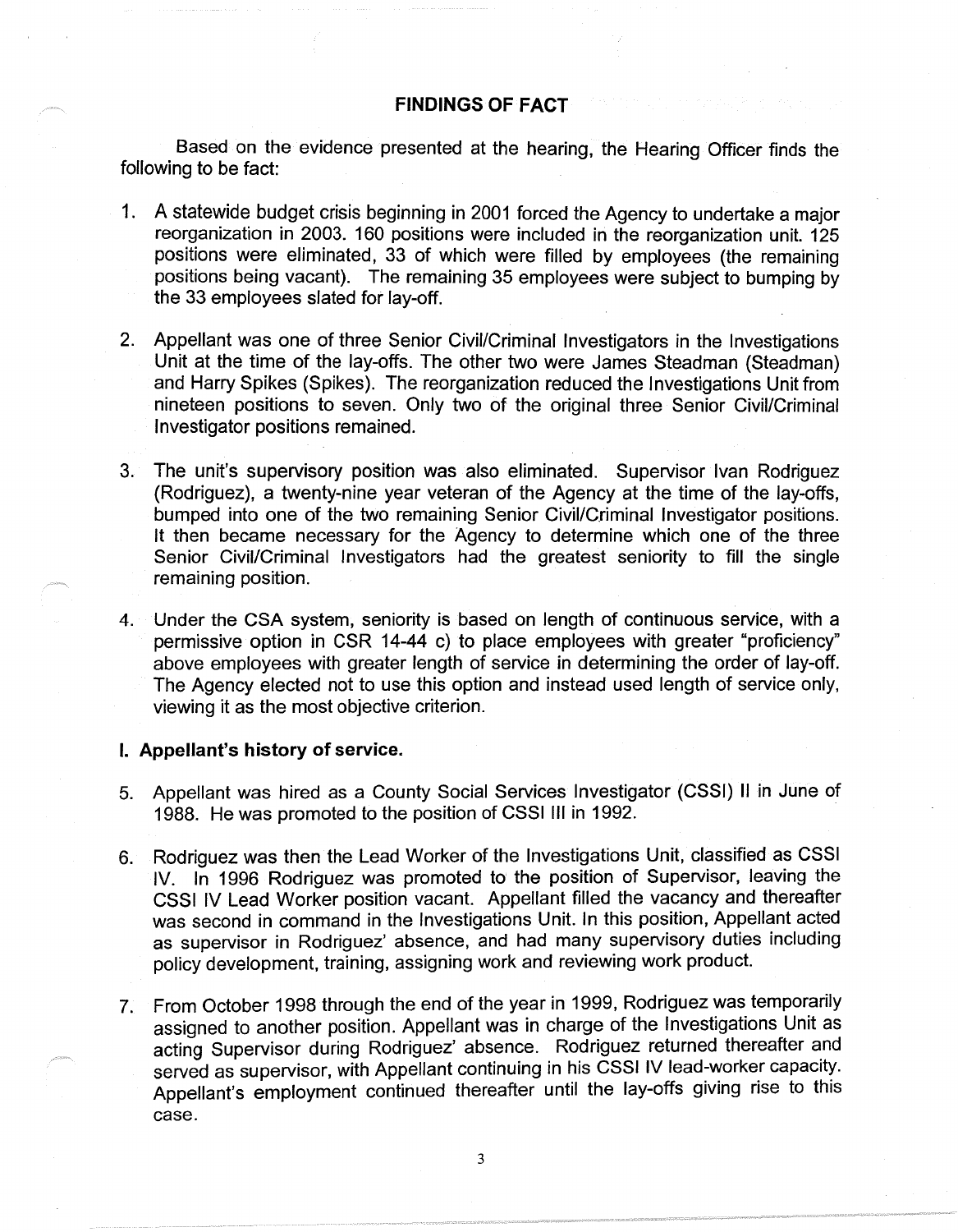- II. **James Steadman's history of service.**
- 8. Steadman was hired by El Paso County on November 15, 1984. He had a brief break in service in April of 1986, and returned to El Paso County as an investigator on May 1, 1986.
- 9. In October of 1991, El Paso County management informed its investigations unit that the unit was being abolished. The employees were to be laid off effective February 1, 1992 (Exhibit C). The last work day was to be January 31, 1992. Prior to the effective date of his lay-off, Steadman requested a transfer to a CSSI II position at OOHS, which was accepted.
- 10. Steadman worked on Friday, January 31, 1992 at El Paso County. February 1 and .2 fell on Saturday and Sunday. On Monday, February 3 Steadman began work in his new CSSI II position with DDHS. Some of the paperwork generated as a result Steadman's transfer was not processed by February 3, 1992. On February 14, 1992, Clerical Supervisor Donald Cordova made a written request for an upward salary adjustment to compensate for a difference between Steadman's pay and that of other CSSI ll's. This request referred to February 3, 1992 in the future tense. The letter was designed to request a salary adjustment retroactive to Steadman's hire date. (Exhibit D.)
- 11. OOHS asked Steadman for an application to complete his personnel file for the transfer. He resubmitted pages from an old application with his original start date with El Paso County of November 15, 1984 still on it, failing to recognize that the start date needed to be changed to reflect the break in service in April of 1986 (Exhibit F). CSA did not use this date in the calculation of Steadman's length of continuous service. It used the start date of his continuous service as May 1, 1986.
- 12. Steadman was promoted to CSSI Ill at some point prior to 1999. His employment continued thereafter until the lay-offs giving rise to this case.

# Ill. **Harry Spikes' history of service .** .

- 13. Spikes was hired as an Administrative Clerk in the Food Stamp Program on March 21, 1988. Prior to this, Spikes had held positions as a Safeway Store Manager, a Xerox and electronics salesman, and a seafood department manager at a local grocery store (Exhibit G pp. 2-3). None of this prior experience was relevant to public benefits or investigations.
- 14. The Food Stamp Program was originally a county-run program. From January 1, 1988 to January 1, 1992 the Food Stamp Program was transferred to the state, and its employees were in the state personnel system. Spikes was hired was during this period and therefore began as a state employee.
- 15. In his application, Spikes declared that he had attended college from 1962 to 1966 and had obtained a Bachelor's Degree in political science with a minor in psychology. (Exhibit G p. 3, Findings 7-8.)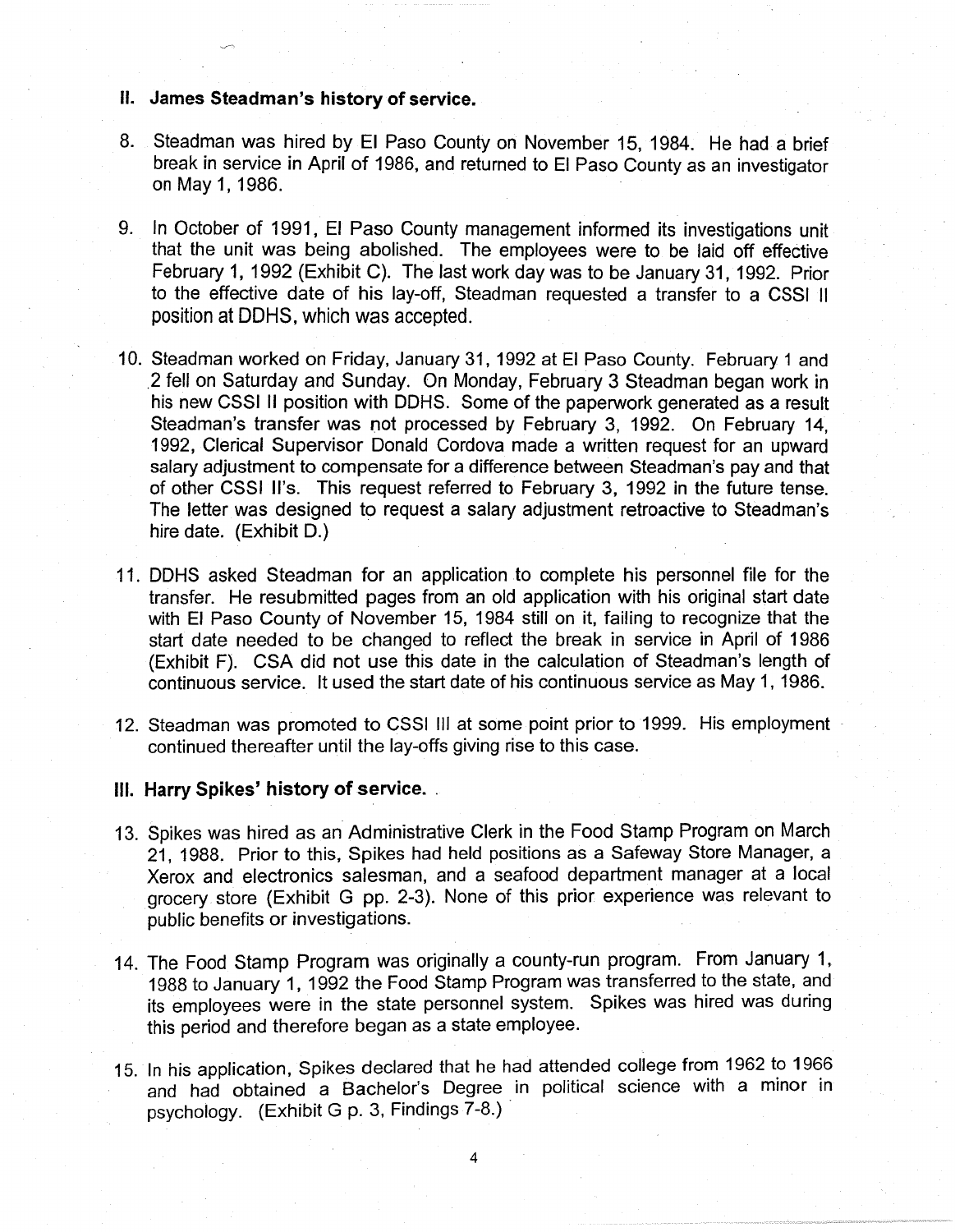- 16. Spikes was promoted to Eligibility Technician in December 1989, to Investigator IA in April of 1991, and to Investigator IB in November of 1991. Spikes re-submitted applications for the first two promotions, in both of which he reiterated the claim of a college degree. (Exhibit G p. 3, Finding 8)
- 17. Effective January 1, 1992, the personnel administration of the Food Stamp Program was transferred back to the Colorado Merit System (Merit System), a state-run personnel agency responsible for all employees in the county departments of human services. This transition included a preservation of continuous service dates for the employees who were affected. (Exhibit G p. 5, Finding 14.)
- 18. Food Stamp employees were required to re-submit applications for information purposes during the transition process. On his application, Spikes again claimed that he had a college education. (Exhibit A; see, Exhibit G p. 6, Finding 19.) Effective January 1, 1992 Spikes transferred into his new position as CSSI 11, the Merit System equivalent of Investigator 1B.
- 19. During the year 1993, it came to the attention of the OOHS that Spikes did not have a college education and lied on each of these applications. (Exhibit G p. 13). The Agency placed Spikes on a thirty-day suspension followed by a demotion to CSSI I for falsifying his application. Spikes appealed and the discipline was upheld (Exhibit G).
- 20. The minimum qualifications for CSSI II (a Professional Administrative Technical II skill-level position in the Merit System; see, Exhibit G p. 4; Finding 10) included a Bachelor's degree appropriate to the assignment, and one year of full-time professional work experience appropriate to the assignment. Applicants were permitted to substitute professional, high-level experience for the required education, on a year-for-year basis. (Exhibit G p. 7, Finding 20.)
- 21. Between 1993 and 1998, Spikes was promoted twice, and was in the position of CSSI Ill as of January 1, 1999.
- 22. In February of 1999, the Agency dismissed Spikes, who appealed his dismissal (see, In the Matter of Harry Spikes, Appeal No. 15-99). The Hearing Officer in that case reversed the dismissal. Because the dismissal was never finalized, it resulted in no official break in service. Spikes' employment continued thereafter until the lay-offs giving rise to this case.

## **IV. Abolishment of the Merit System and affect on titles.**

- 23. On January 1, 1999 the state-run Merit System was abolished and the various county personnel entities absorbed their respective county human services employees. OOHS personnel administration was absorbed into the Career Service Authority (CSA) at that time.
- 24. The legislation governing the transfer of county employees to CSA is Section 9.1.9 D of the Career Service Charter (see, Exhibit 3). This subsection preserved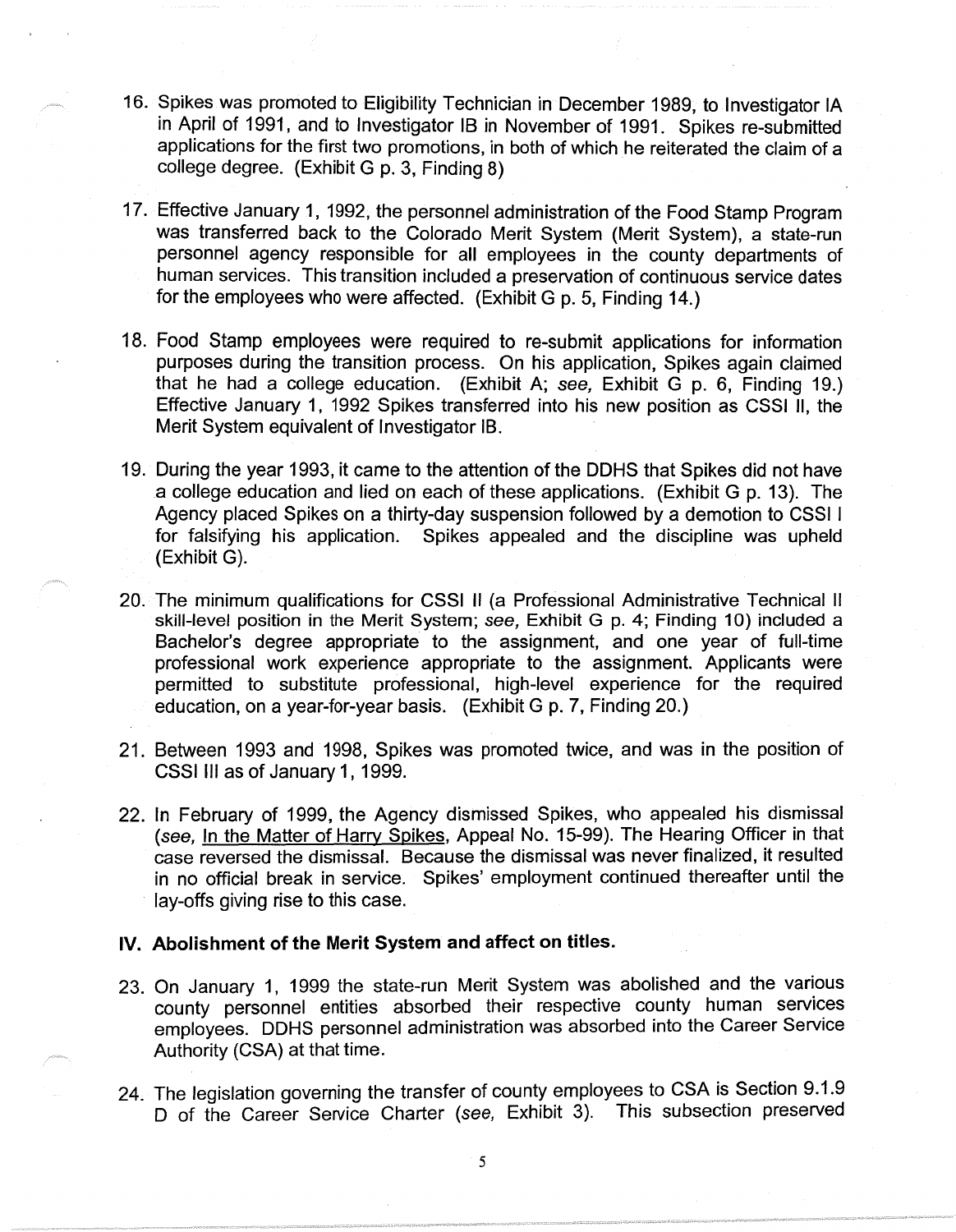employees' continuous service dates under the Merit System or the Colorado Department of Personnel in their transfer to CSA.

- 25. Because CSA has a different classification scheme than that which existed under the Merit System, classifications were changed as a result of the transfer. Under the Merit System, the Investigations Unit of OOHS had six levels of classification. Under CSA, there are only two classification levels for investigators: Civil/Criminal Investigator, and Senior Civil/Criminal Investigator. When CSA absorbed OOHS employees into its personnel framework, all CSSI Ill's (including Spikes and Steadman), and CSSI IV's (Appellant), became Senior Civil/Criminal Investigators.
- 26. Despite that his title was the same as the others, Appellant continued to act as the lead worker for the Investigations Unit. Appellant's pay grade was higher than the other Senior Criminal/Civil Investigators to reflect his lead-worker status.

# **V.** The lay-off process.

- 27. Once the Agency determined that the reorganization was necessary, it created a lay-off plan, and consulted with CSA on the plan. CSA reviewed the plan and assisted with determining the seniority of affected employees.
- 28. CSA determined that Steadman's length of continuous service was seventeen years, five months and nine days, with a start date of May 1,, 1986. Spikes' length of continuous service was fifteen years, six months and nineteen days, with a start date of March 21, 1988. Appellant's length of continuous service was fifteen years, four months and two days, with a start date of June 7, 1988. Appellant's length of continuous service was therefore shorter than both Spikes and Steadman.
- 29. As the individual with the longest continuous service among the three employees, Steadman was chosen to encumber the remaining Senior Civil/Criminal Investigator position. Spikes and Appellant were chosen for lay-off.
- 30. The affected employees (including Appellant) were asked to submit general resumes for CSA to determine the alternate positions for which they were minimally qualified to bump into. Senior Personnel Analyst Tony Gautier generated a list of positions for which Appellant was minimally qualified based on his resume (Exhibit 2). Appellant eventually bumped into the lower-paying position of Program Administrator. Spikes also bumped into a lower-paying position.
- 31. Appellant timely filed an appeal of his lay-off on September 30, 2003.

### **DISCUSSION**

# **1. The Hearing Officer has jurisdiction over this case.**

The Hearing Officer finds she has jurisdiction over this case pursuant to Section 19-10 Actions Subject to Appeal, which states as follows in relevant part: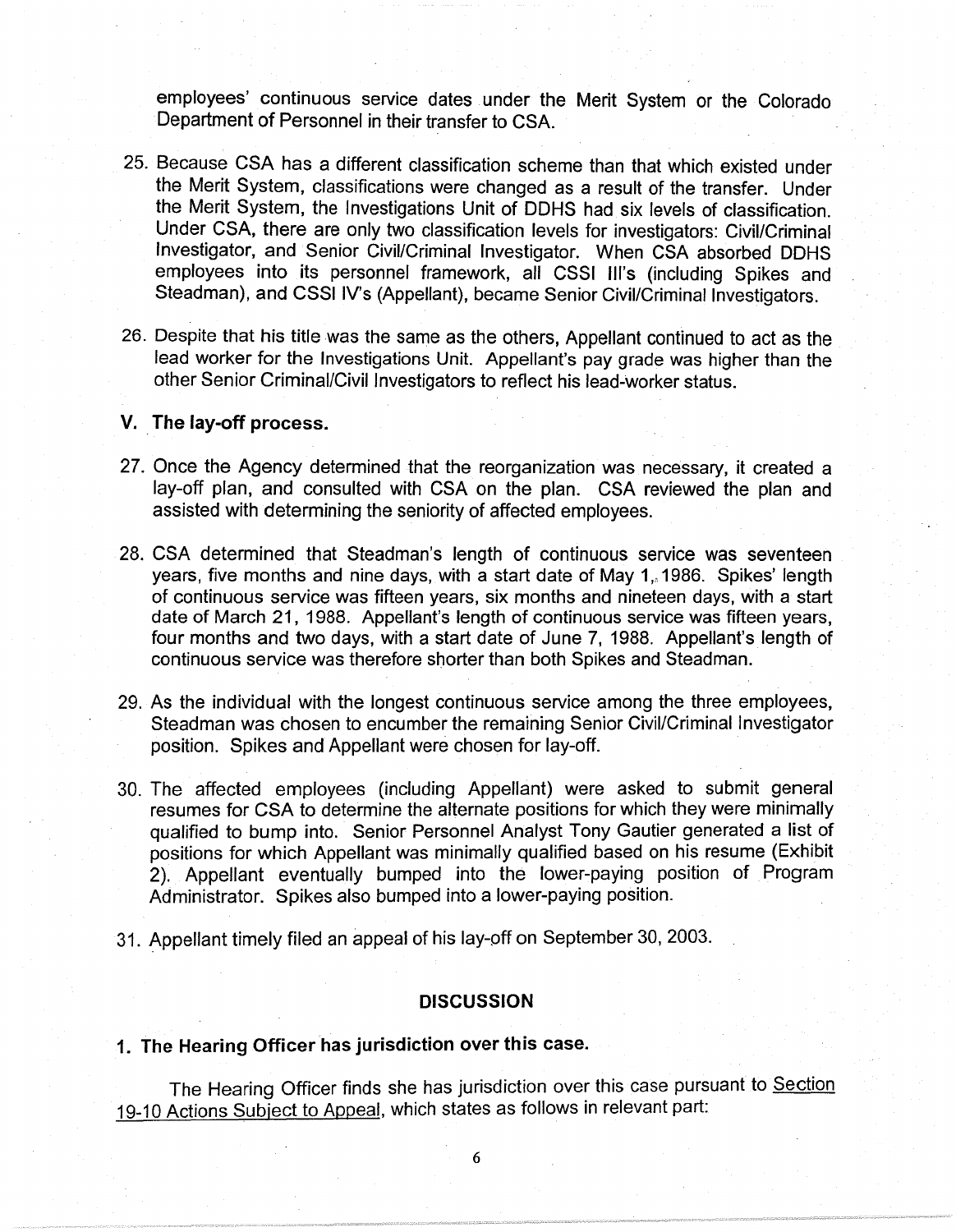An applicant or employee who holds career service status may appeal the following administrative actions relating to personnel.

...b) Actions of appointing authority: Any action of an appointing authority resulting in... lay-off... which results in alleged violation of the Career Service Charter Provisions, or Ordinances relating to the Career Service, or the Personnel Rules.

# **2. The Agency's decision to base seniority determinations solely on dates of continuous service was not arbitrary, capricious, or contrary to rule or law.**

Appellant argues that as a lead worker who acted as supervisor for over a year, he is entitled to greater seniority considerations than either Steadman or Spikes. He asserts that the Agency's failure to take this into consideration was arbitrary and capricious. The Hearing Officer disagrees.

First, the CSA rules set out that for purposes of lay-off, seniority is determined by length of continuous service. Those rules state in relevant part:

- 14-43 Length of Service
	- a) General rule: For lay off purposes, length of service shall mean the total number of years, months and days of continuous service in any class under career service...
- 14-44 Sequence of Lay-offs
	- ... c) Effect of proficiency:
		- ... 2) Within lay-off groups, the appointing authority **may** place employees with greater efficiency above employees with longer length of service who are not eligible for military service credits...<sup>1</sup>

(Emphasis added.) Thus, while the Agency may choose to place weight on proficiency, it may also elect not to do so. Senior Personnel Analyst Julie Maerz testified the reason the Agency elected not to consider proficiency was to avoid introducing a subjective and perhaps indefensible element into the lay-off process. Instead, the Agency chose to use service dates as the sole objective criterion in determining seniority.

While in Appellant's case this decision might seem unfair, the Agency's stated reason for electing not to apply the proficiency rule is not arbitrary or unreasonable in a massive reorganization. Nor is it contrary to the CSR rules. Those rules clearly permit the appointing authority use only the length of continuous service if it wishes to do so.

In addition, the transition of the county positions from the Merit System into CSA resulted in the three positions in question all falling under one classification title. Despite that Appellant was being paid at a higher step, the single classification rendered the three positions technically equal. Again, while treating these three positions equally

<sup>&</sup>lt;sup>1</sup> There was no testimony on the issue of whether Spikes or Steadman are eligible for military service credits.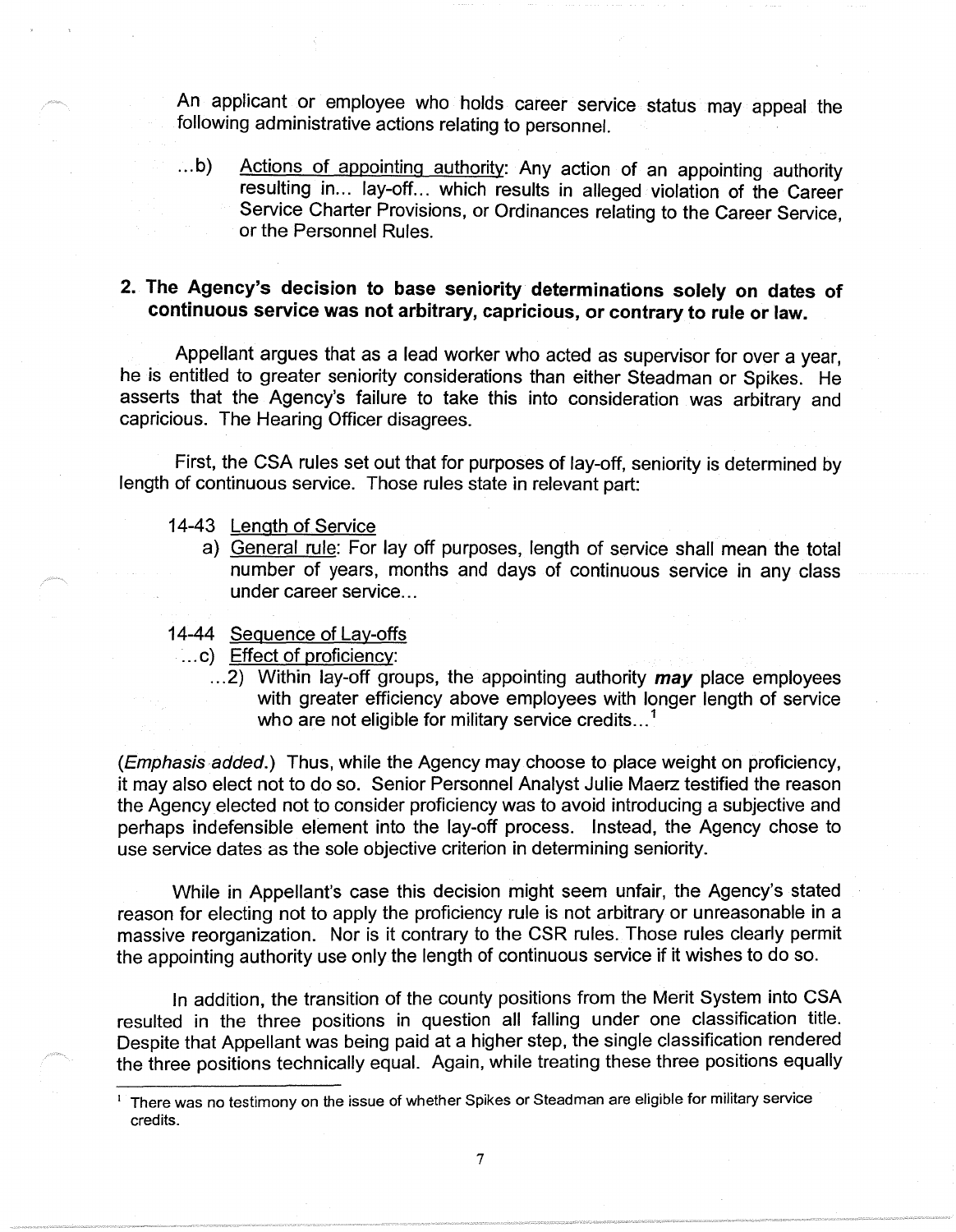might appear unfair given Appellant's prior classification distinction under the Merit System, and his continuing supervisory duties and experience, once the positions were transferred into the CSA these distinctions technically no longer existed. The Hearing Officer has no jurisdiction to consider classification issues, or recognize a distinction that is not recognized by CSA unless there is a violation of the governing rules. The Agency violated no CSR rules in treating these positions equally for purposes of lay-off. Therefore, Appellant has failed to show this action was arbitrary, capricious, or contrary to rule or law.

Appellant also asserts that the actual distinctions between his duties and the other Senior Civil/Criminal Investigators made this a "promotional opportunity" for Steadman. For the above reasons, the Hearing Officer disagrees with this argument as well. It is further important to recall that Rodriguez bumped into one of the two Senior Civil/Criminal Investigator openings that remained after the reorganization. Assuming the additional duties that made Appellant's position distinct were preserved in the reorganization, it is more likely than not that Rodriguez, not Steadman, bumped into Appellant's position. Given that Rodriguez was formerly the supervisor, this cannot be seen as a "promotional opportunity."

# **3. The services dates established for Spikes and Steadman were not arbitrary, capricious, or contrary to rule or law.**

Appellant argues that the Agency miscalculated the continuous service dates for both Steadman and Spikes. For the following reasons, the Hearing Officer disagrees.

#### **a. James Steadman**

Appellant argues that the paperwork evidencing Steadman's transfer from El Paso County to Denver County on February 3, 1992 (see, Exhibits D and E) reflects a several-day break in service from the time his position ended at El Paso County on January 31, 1992 to the time he actually began working at Denver County. The Hearing Officer is not persuaded that this is the case.

Rule 1 of the CSR defines a "break in service" as "any lapse of working time between the official separation of an employee and his subsequent rehiring." However, OOHS affected a transfer from El Paso County for Steadman in lieu of his lay~off. Steadman credibly testified that he worked at El Paso County on Friday, January 31, 1992 and at OOHS on the following Monday, February 3. This reflects no break in service. The fact that some of the paperwork wasn't processed for several days, or that a pay adjustment request was backdated, does not show the transfer itself was not effective. It gave the Agency no reason to doubt that Steadman's service was continuous.

Also, Appellant has provided no legal authority, and the Hearing Officer can find no such authority, to suggest that an inter-county transfer results in a break in service. On the contrary, the evidence shows that the transfer was initiated in lieu of Steadman's lay-off, thus avoiding his separation. Therefore, the Hearing Officer concludes that the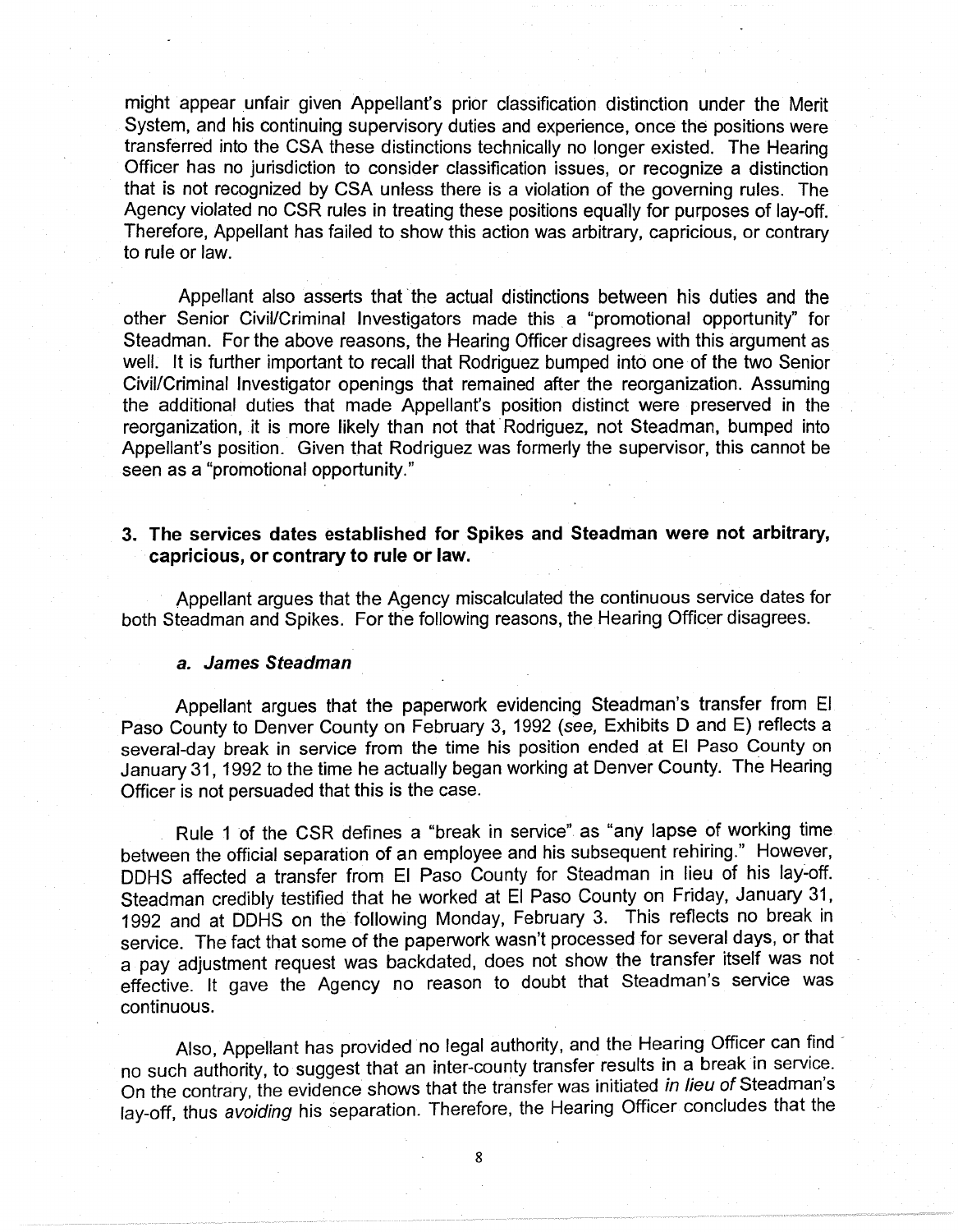Agency's determination of no break in service, as defined in CSR 1, was not arbitrary, capricious, or contrary to rule or law.

Appellant further argues that Steadman's application to OOHS (Exhibit F) indicates a start date of November 15, 1984. Appellant asserts this amounts to deception as to his original start date for purposes of calculating continuous service. Yet there is nothing to indicate the Agency used the erroneous start date. On the contrary, the length of service of seventeen years, five months and nine days, indicates they used the correct start date of May 1, 1986.

#### **b. Harry Spikes**

The Agency argues that because there was only one remaining Senior Civil/Criminal Investigator position, Appellant had to show he had a greater length of service than both Steadman and Spikes. Appellant has not shown this with Steadman. However, even if he had, the Hearing Officer concludes that the Agency's determination of Spikes' length of continuous service was not arbitrary, capricious, or contrary to rule or law for the following reasons.

Spikes was hired as a Food Stamp Administrative Clerk in March 1988. On his application, he declared that he had obtained a BA in political science with a minor in psychology, when in fact he had no such degree. He was subsequently promoted several times, each time re-submitting applications in which he reiterated the fraudulent claim of a college degree. This included the application he submitted when the Food Stamp Program was transferred back to the Merit System effective January 1, 1992.

It is not likely that Spikes would have falsified an application in such a manner unless it were necessary to fulfill the requirements of the position. Since Spikes claimed a college education in each of his applications including the first one, it is more likely than not that the first position of Food Stamp Administrative Clerk, as well as the positions into which he promoted, also required a college education.

At the time Spikes transferred into his CSSI II position under the Merit System in 1991, the minimum qualifications allowed substituting professional, high-level experience for the required education on a year-for-year basis. Yet before he was hired as a Food Stamp Administrator in 1988, Spikes had no experience relevant to public benefits or investigations, and had been working in these fields less than four years at the time of the transfer. Appellant has thus shown it is more likely than not that Spikes was not qualified for any of the positions he held during the first four years the Agency included in his length of continuous service.

While inclusion of years of employment fraudulently obtained is deeply troubling to Appellant and appears very unfair, there is persuasive case law tending to suggest that including this time in Spikes' length of continuous service is not contrary to rule or law. In Jeffries Truck Line v. Grisham, 1964 OK 242; 397 P.2d 637 (1964), the Supreme Court of Oklahoma found an injured worker, who had falsified his application about prior injuries, was nonetheless entitled to worker's compensation benefits for a subsequent injury. There the Court held: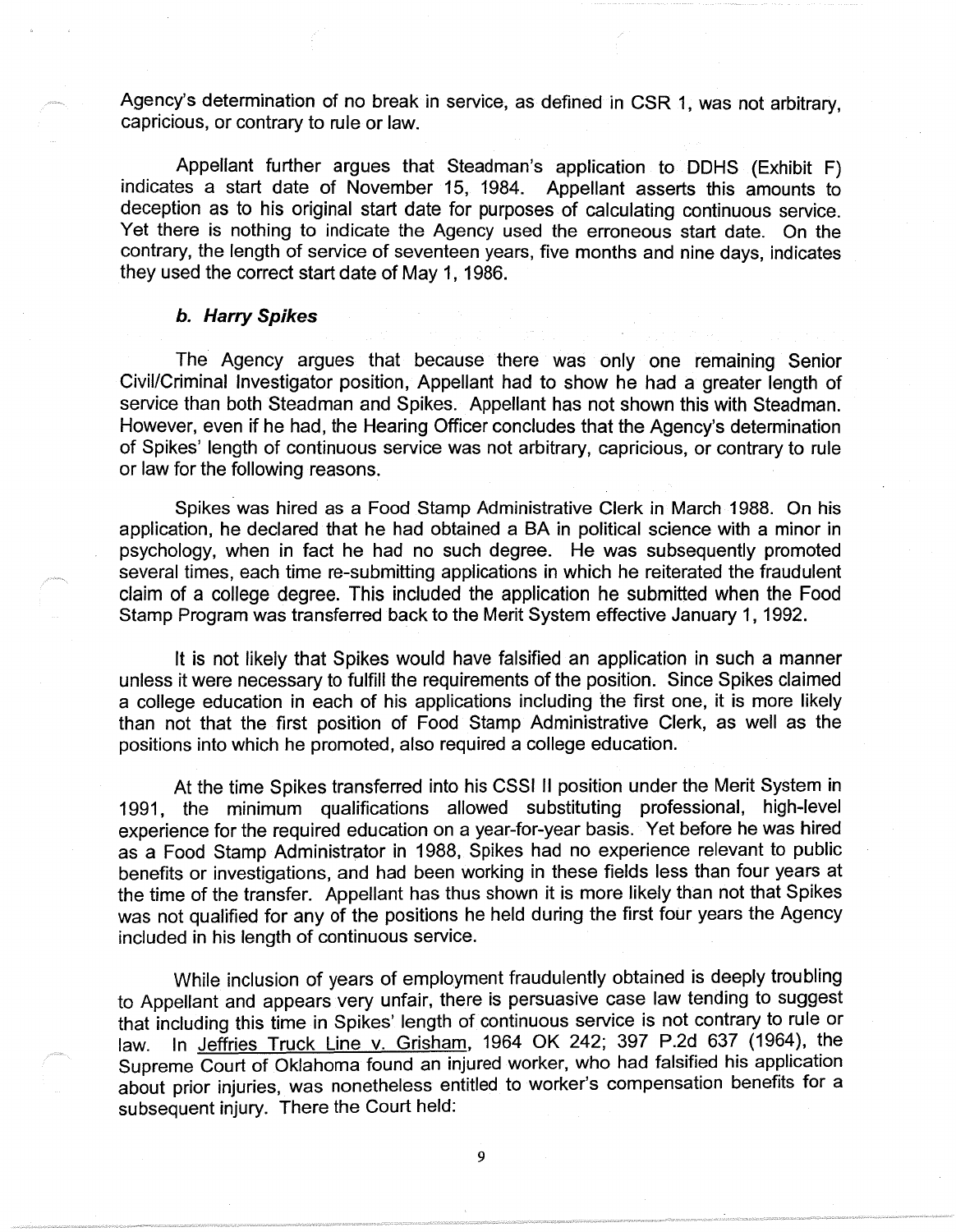Generally, where employment is induced by false and fraudulent representations not going to the factum of the contract, the contract is merely voidable and not void. Therefore, the relation of employer and employee does exist in contemplation of law, although the misrepresentation may form a tenable ground for the rescission of the contract at the option of the employer.

Id. at 642, citing 58 Am.Jur. Sec. 335, p. 809; 56 C.J.S. Master and Servant§ 180 e, p. 872; 71 C.J. 435; Annotation, 136 A.L.R. 1124 (emphasis in original).

In this case, the Agency discovered Spikes' fraudulent claim and disciplined him. However, it elected not to dismiss him. The Agency's action indicates it elected not to void or rescind the employment contract with Spikes. Its decision not to do so in turn permits the inclusion of those first years in its calculation of his length of continuous  $\sigma$  service.<sup>2</sup> This action was appropriate under the above persuasive authority. Therefore, the Agency's action was not arbitrary or capricious.

Appellant further asserts that his dismissal in 2000 resulted in a break in service. However, Spikes appealed this action. Once an employee appeals a disciplinary action, it does not become final or official unless and until the Hearings Office affirms the action · (see, CSR 1, above). In that case, Spikes' separation was never finalized because his dismissal was reversed, resulting in no break in service.

Appellant further asserts there is no indication that seniority rights were preserved when the state transferred the Food Stamp Program back to the Merit System on January 1, 1992. Therefore, he argues that this was a break in Spikes' continuous service, requiring a start date of January 1, 1992. Again, the Hearing Officer disagrees. Section 9.1.9 D of the City Charter (see, Exhibit 3) specifically preserves years of service under the Colorado Department of Personnel. In addition, in Appellant's own Exhibit G (p. 5, Finding 15), the preservation of Spikes' seniority during this transition was found as a matter of fact in an administrative tribunal. Appellant has provided nothing to the Hearing Officer to conclude this finding is erroneous, inaccurate, or contrary to law.

The Hearing Officer concludes that in calculating the lengths of continuous service for Steadman and Spikes, the Agency used reasonable diligence in gathering the information, that it gave candid consideration to the evidence, and that reasonable individuals would not have been compelled to reach a contrary conclusion. Therefore, Appellant has failed to show the Agency's methods were arbitrary or capricious.

In fact, once the Agency elected not to void the contract, it could arguably be compelled to credit Spikes for the years he worked. In Texas \$ N.O. R. Co v, Webster, 53 S.W.2d 656 (Tex. App. 1932), a worker died as a result of injuries he sustained while working for the railroad. The widow of the deceased worker sought recovery against the railroad under the Federal Employer's Liability Act, 45 U.S.C.S. §§ 51-59. The court rejected the railroad's argument that the worker never became an employee because of a false statement on his employment application. Because the railroad became aware of the false statement but then elected to retain the employee for some fifteen years thereafter, the court found in favor of the widow and awarded damages.